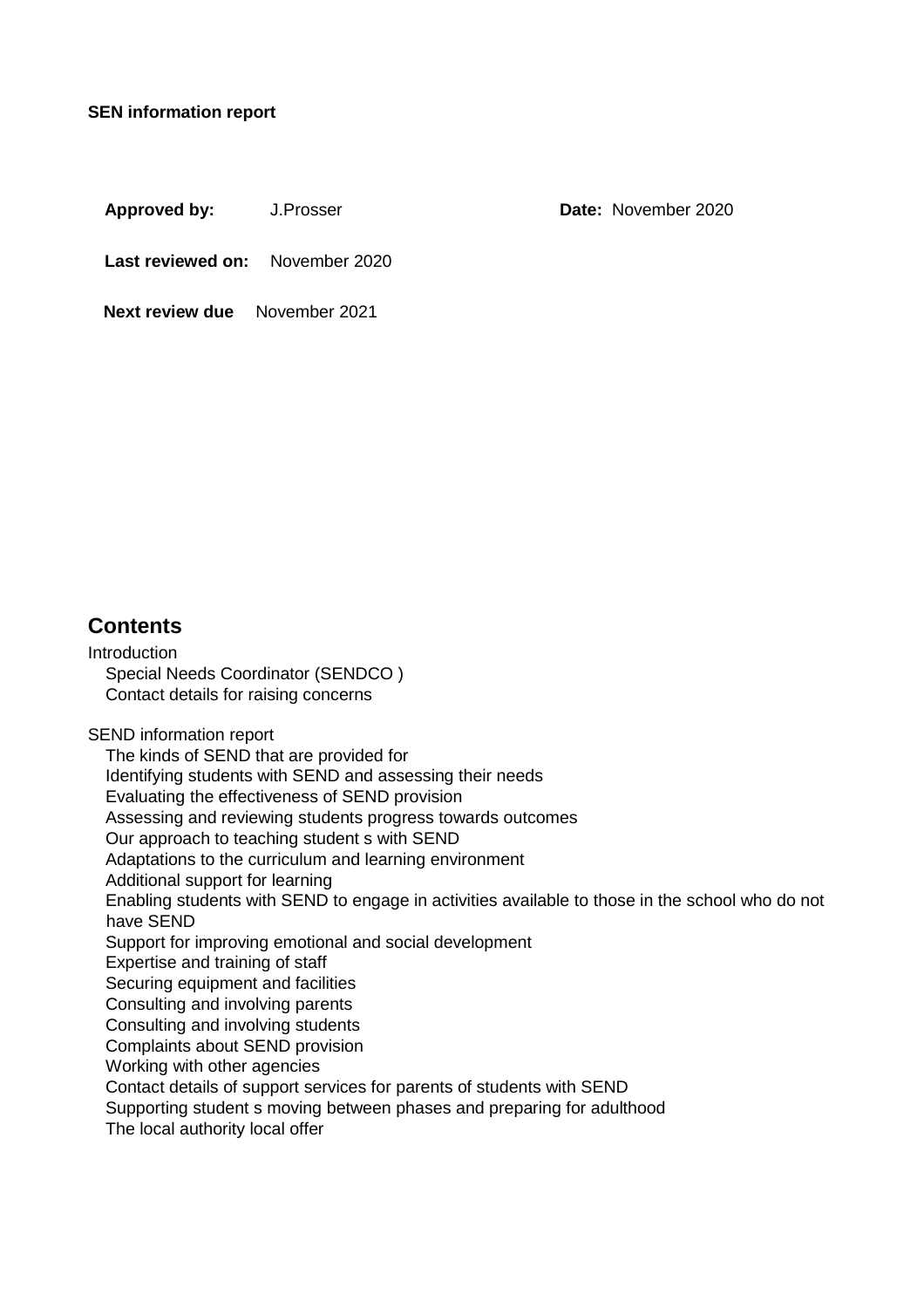# **Introduction**

Within this tradition our school mission is to:

- Share a common philosophy of life.
- Teach the truths of our faith and the principles of Christian morality.
- Encourage our students to fulfil their intellectual, spiritual and physical potential.
- Prepare each person for the opportunities, responsibilities and experiences of adult life.

We work in partnership with the home, our churches and local communities in delivering high quality education for all. These relationships provide the foundation for developing lifelong wholeness and integrity.

Our SEND information report aims to set out how our school will support and make provision for student s with special educational needs and disability (SEND).

This information report is based on the statutory [Special Educational Needs and Disability \(SEND\) Code of](https://www.gov.uk/government/uploads/system/uploads/attachment_data/file/398815/SEND_Code_of_Practice_January_2015.pdf) [Practice](https://www.gov.uk/government/uploads/system/uploads/attachment_data/file/398815/SEND_Code_of_Practice_January_2015.pdf) [\(](https://www.gov.uk/government/uploads/system/uploads/attachment_data/file/398815/SEND_Code_of_Practice_January_2015.pdf)2015) and the following legislation:

- [Part 3 of the Children and Families Act 2014,](http://www.legislation.gov.uk/ukpga/2014/6/part/3) which sets out schools' responsibilities for student s with SEN and disabilities
- [The Special Educational Needs and Disability Regulations 2014,](http://www.legislation.gov.uk/uksi/2014/1530/contents/made) which set out schools' responsibilities for education, health and care (EHC) plans, SEND co-ordinators (SENDCO s) and the SEND information report

### **Special Needs Coordinator (SENDCO)**

The person with the day-to-day responsibility for the co-ordination of specific provision made to support individual student s with SEND is the Special Needs Coordinator (SENDCO).

The SENDCO provides professional guidance to colleagues with the aim of securing high quality teaching for children with SEND, and works closely with staff, parents and other agencies.

The SENDCO works with professionals providing a support role to families to ensure that student s with SEND receive appropriate support and high quality teaching.

The SENDCO plays an important role with the Head teacher and governing body in determining the strategic development of SEND policy and provision in the school in order to raise the achievement of children with SEND.

The SENDCO is Mr J Prosser, 0114 2724851

This information report will be reviewed by Mr J Prosser, every year. It will also be updated if any changes to the information are made during the year.

#### **Contact details for raising concerns**

Arrangements for handling concerns from parents or carers of children with SEND regarding the school's support are within the scope of the school's complaints procedure.

Parents may also contact the SENDCO or Head teacher directly if they feel this is more appropriate.

## **SEND information report**

#### **The kinds of SEND that are provided for**

Our school currently provides additional and/or different provision for a range of needs, including:

- Communication and interaction,
- Cognition and learning,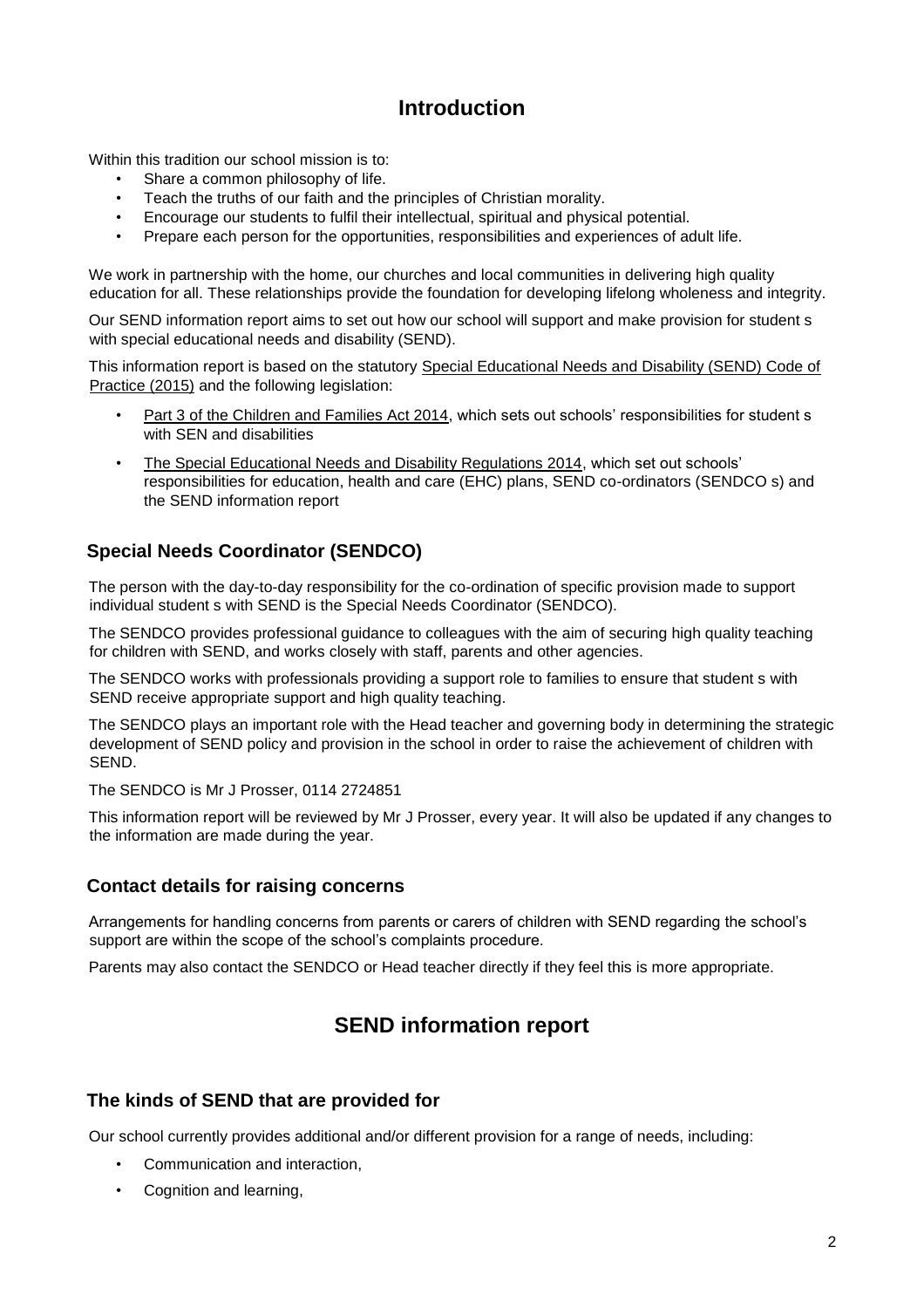- Social, emotional and mental health difficulties,
- Sensory and/or physical needs.

All Saints has a fully integrated, eight place, resource for students with physical disabilities. Teaching for students takes place entirely in the mainstream classrooms. Teaching Assistants or additional adults in the classroom are used to predominantly used support students who have a place in the IR.

#### **Identifying student s with SEND and assessing their needs**

We monitor the progress of all our student s through the following means:

The SEND Manager will collate Primary school SEND information from the Primary SENDCo and Class teacher and make this available to all classroom based staff. All SEND students undertake baseline testing when they start at school and we continue to regularly assess progress with the aim of establishing whether there is a need for intervention.

If we notice a possible SEND key staff within the learning support department can access further tests or agencies to establish next steps.

### **Evaluating the effectiveness of SEND provision**

The effectiveness of the SEND provision is measured by reviewing our provision. We regularly monitor progress and share analysis of performance with subject leaders and teachers. Students who have an Education Health Care Plan undergo an annual review and outcomes are shared with relevant staff. We will use student voice to capture views of their provision and adapt the curriculum and environment accordingly

#### **Assessing and reviewing students' progress towards outcomes**

We will follow the graduated approach and the four-part cycle of **assess, plan, do, review**.

The subject teacher will work with support information and plan for the students to make progression.

This will draw on…

- The subject teacher's assessment and experience of the student
- Their previous progress, attainment and behaviour
- Other staff's assessments, where relevant
- The individual's development in comparison to known starting points, their peers and national data  $\square$  The views and experience of parents
- The student's own views

All teachers and support staff who work with the students with SEND will be made aware of their needs, the outcomes sought, the support provided, and any teaching strategies or approaches that are required. We will review the effectiveness of the support and interventions and their impact on the student's progress.

#### **Our approach to teaching students with SEND**

Teachers are responsible and accountable for the progress and development of all the students in their class.

High quality teaching is our first step in responding to students who have SEND. This will be differentiated for individual students.

Below are examples of the types of interventions we can provide

- Literacy and numeracy
- Social and emotional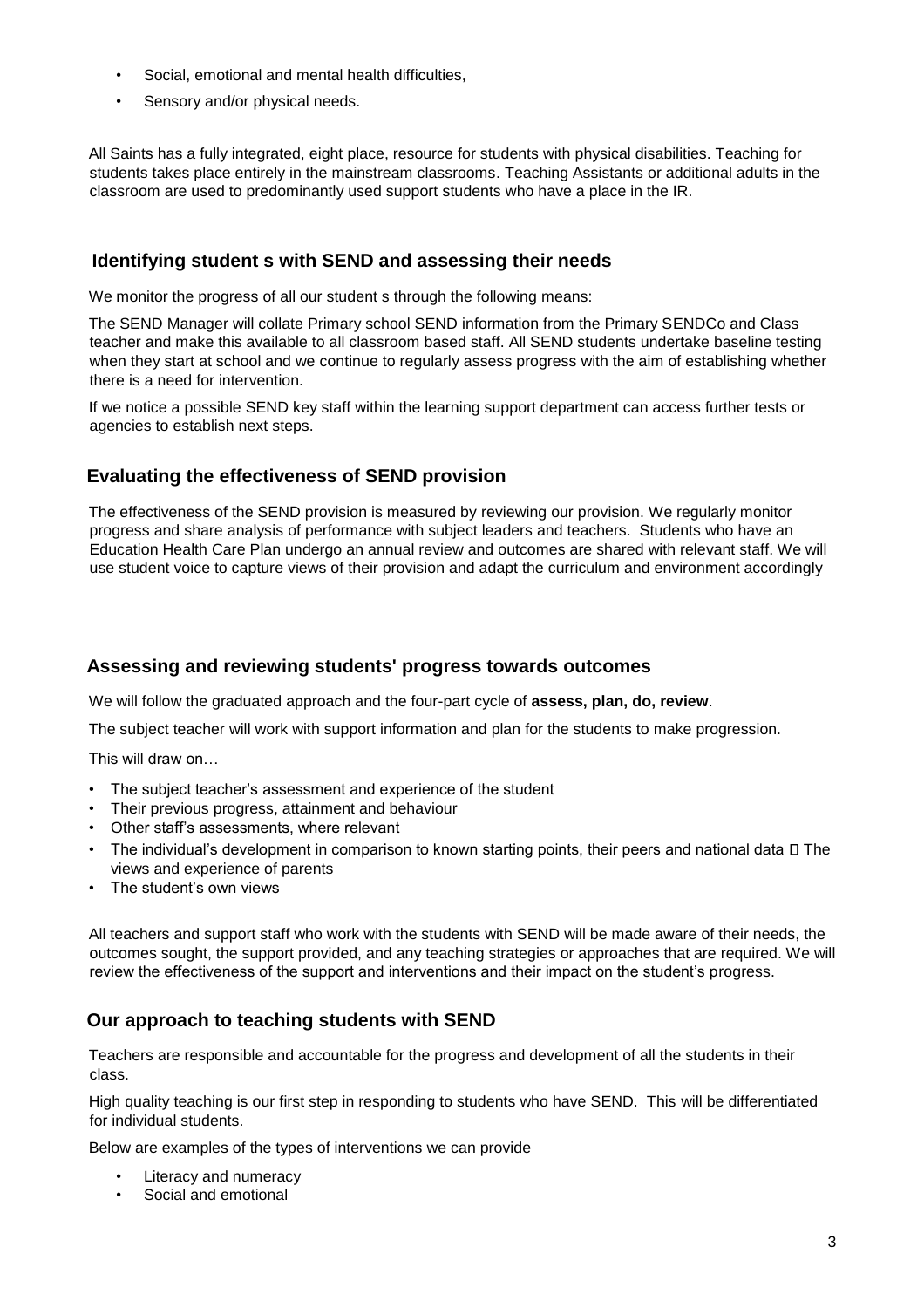- Speech and Language
- **Dyslexia**
- Hearing and Visual impairment
- Health and Wellbeing

#### **Adaptations to the curriculum and learning environment**

We also provide the following adaptations to ensure all students' needs are met:

Examples include

Additional adult support, predominantly provided for students in the IR who have a Physical Disability. Any other available adults will be deployed according to priority.

Students with SEND who are eligible for extra time will be identified as early as possible and this information is shared with relevant staff.

The school will try its best to create the best available environment according to the resources available. Typical class sizes will often have 30 or more students in them. The teacher is responsible for adapting resources to support SEND students. The curriculum is sufficiently broad and balanced and it provides students with a deep academic and pastoral experience. Small group work and 1:1 teaching is limited due to available staffing. The school has a good number of computers that can be accessed by each student throughout the day and other technology is widely used by teaching staff to support the delivery of the curriculum.

#### **Additional support for learning**

We have a small number of teaching assistants who have a number of specialisms to support students. These include Speech and Language, Dyslexia, ASD, Literacy and Numeracy, science, Key Stage 4, Hearing and Visual impairment,

We also work with the following agencies to provide support for students with SEND:

- Autism
- Speech and Language
- Health agencies

#### **Enabling students with SEND to engage in activities available to those in the school who do not have SEND**

We encourage all our students to take part in extracurricular activities such as:

- **Sport**
- Music
- Afterschool clubs  $\Box$  Trips

We do this by working with individual students, their teachers and carers to ensure the students' needs are met.

We encourage an environment of inclusion across the school through our [admission policy](https://www.allsaints.sheffield.sch.uk/admissions/) and the [accessibility policy](https://www.allsaints.sheffield.sch.uk/wp-content/uploads/2018/07/AccessibilityPlan17.pdf)

We have the following facilities to help disabled students access extra-curricular activities:

- **Lifts**
- Lunchtime support for disabled students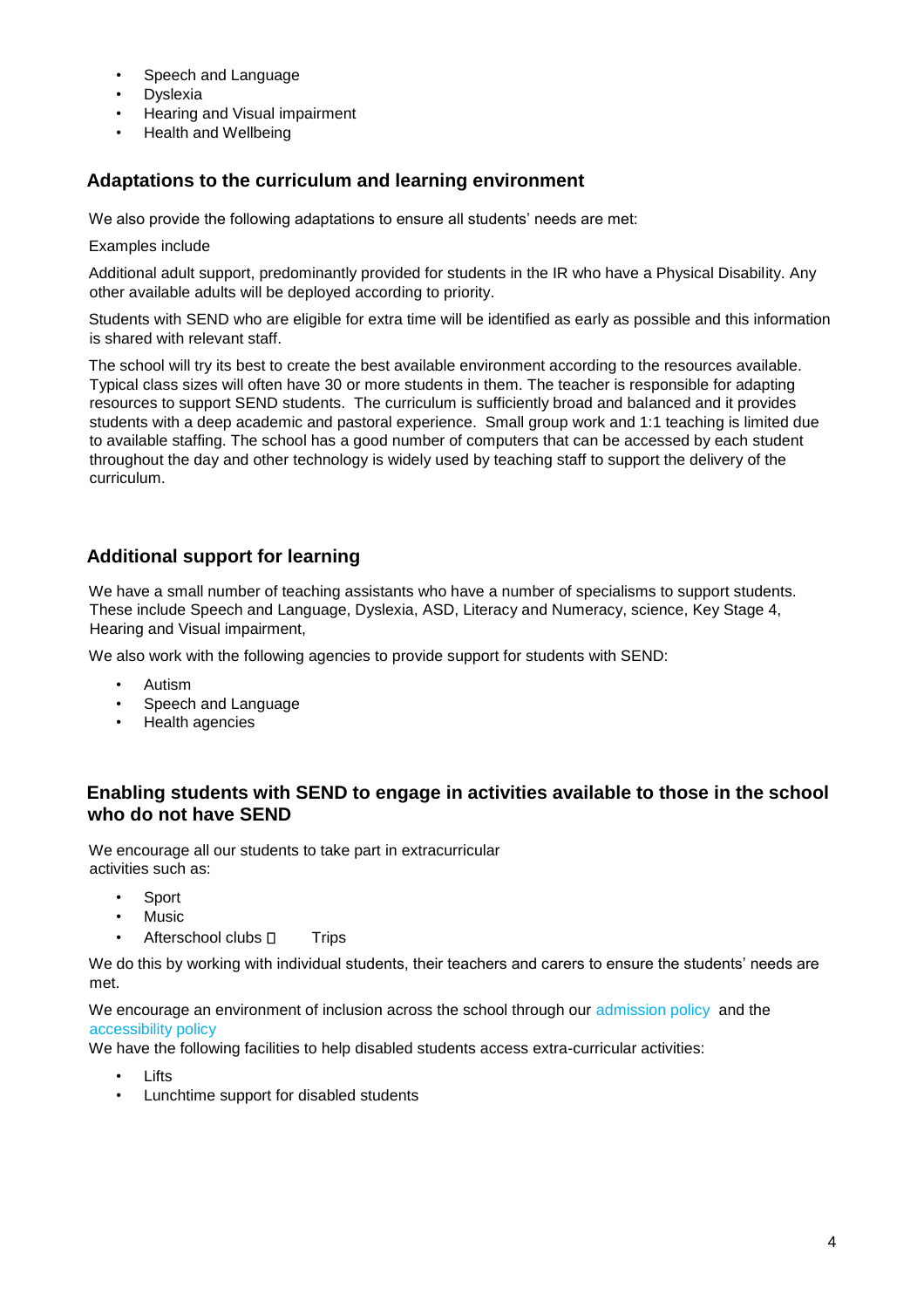### **Support for improving emotional and social development**

We provide support for students to improve their emotional and social development in the following ways through a pastoral programme delivered though the house system and by the learning and student support departments.

We have a strict [anti-bullying policy](https://www.allsaints.sheffield.sch.uk/wp-content/uploads/2019/10/Anti-bullying-policy-Oct2019-R2021.pdf) which can be found on our website.

## **Expertise and training of staff**

Our SENDCO has four years of experience in this role who is also a member of the extended leadership team. Our SEND Manager has 13 years of experience and they work closely together with the Learning Support Manager to lead SEND provision. We have two specialist teachers who carry out GCSE (and GCE) Access Arrangements for students typically from Year 9 onwards.

In the last academic year, staff have been trained in:

Autism Epilepsy Speech and Language Visual and hearing impairment

#### **Securing equipment and facilities**

The school uses its own budget to provide the majority of resources and facilities that are needed for the students.

Some specific resources come through other agencies such as our locality and directly from the Local Authority for those with more complex needs.

#### **Consulting and involving parents**

Parents of children with SEND are invited to meetings to discuss their child's progress. They also receive two progress reports per year and a SEND summary report at the end of the school year. Some students have a communication book to keep the dialogue open between school and home.

#### **Consulting and involving students**

Children with SEND are encouraged to participate fully in the life of the school, including being a form representative. All pastoral and academic leads will encourage students to share their thoughts, worries and dreams with them. Pastoral leads will often involve these students in consultation and review. The views of students with SEND can be expressed either directly through their voice or advocated by staff through observation and their knowledge of the child.

#### **Complaints about SEND provision**

Arrangements for handling complaints from parents of children with SEND regarding the school's support are within the scope of the school's complaints procedure. Parents may also contact the SENDCO or Head teacher directly if they feel this is more appropriate.

The parents of students with disabilities have the right to make disability discrimination claims to the first-tier SEND tribunal if they believe that our school has discriminated against their children. They can make a claim about alleged discrimination regarding:

- Exclusions
- Provision of education and associated services
- Making reasonable adjustments